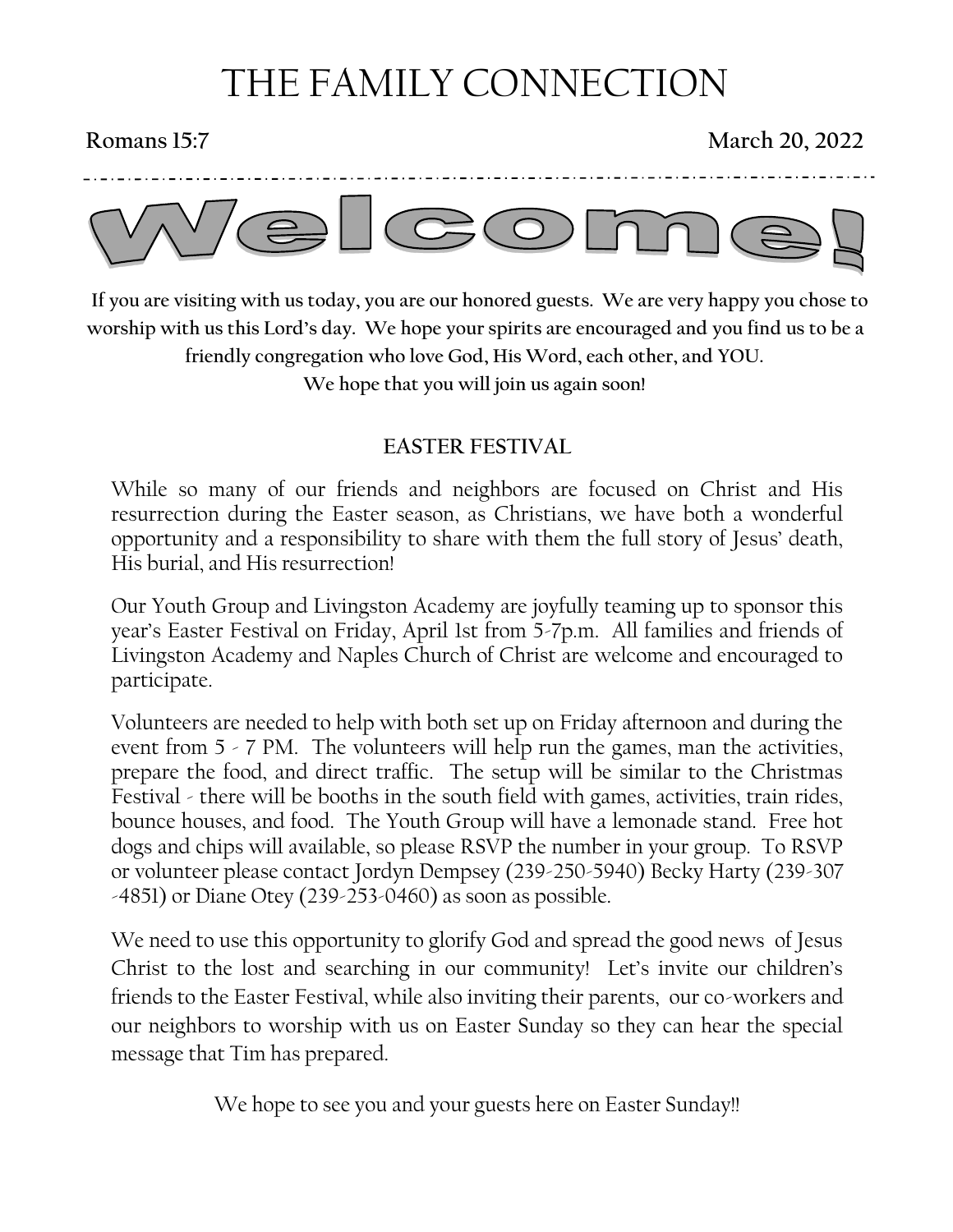| PRAYER LIST*<br><b>MEMBERS</b><br>Claude Haynes<br>Debbie Kendall                                                                                                                                                                                                                                                 |                                                                                                    | Order of Worship<br>March 20, 2022                                                                                                                                                                                                                                                                                              |
|-------------------------------------------------------------------------------------------------------------------------------------------------------------------------------------------------------------------------------------------------------------------------------------------------------------------|----------------------------------------------------------------------------------------------------|---------------------------------------------------------------------------------------------------------------------------------------------------------------------------------------------------------------------------------------------------------------------------------------------------------------------------------|
| Linda Copeland<br>$\bullet$                                                                                                                                                                                                                                                                                       | Call to Worship:                                                                                   | Joe Lennon                                                                                                                                                                                                                                                                                                                      |
| Margie Rhodes<br>$\bullet$<br><b>Bonnie Stephens</b><br>Maria Reategui<br>$\bullet$<br>Elvis Durity<br>$\bullet$                                                                                                                                                                                                  | Medley<br>Welcome:                                                                                 | "Holy, Holy, Holy"<br>"Only a Holy God"<br><b>Scott Otey</b>                                                                                                                                                                                                                                                                    |
| <b>Bob Stafford</b><br>$\bullet$<br>Lew Parks<br>$\bullet$                                                                                                                                                                                                                                                        |                                                                                                    | "You Say"                                                                                                                                                                                                                                                                                                                       |
| Frieda Rodgers<br>$\bullet$                                                                                                                                                                                                                                                                                       | Prayer:                                                                                            | <b>Terry Shaw</b>                                                                                                                                                                                                                                                                                                               |
| Doug Fee<br>$\bullet$<br>Carla Sledge<br>$\bullet$                                                                                                                                                                                                                                                                |                                                                                                    | "How Deep the Father's Love"                                                                                                                                                                                                                                                                                                    |
| Donna Strong<br>Lee & Linda Sutton<br>Di Menoher<br>$\bullet$<br>Jeff Blake                                                                                                                                                                                                                                       | Communion:                                                                                         | Scott Holden<br>Mark 14:22-25<br>Deuteronomy 15:10-11                                                                                                                                                                                                                                                                           |
| $\bullet$<br>Glenn Macon<br>$\bullet$<br><b>Rick Barrett</b><br>$\bullet$                                                                                                                                                                                                                                         | Song before the Message                                                                            |                                                                                                                                                                                                                                                                                                                                 |
| Lardys Landeros<br>$\bullet$<br>Milena Fitzgerald                                                                                                                                                                                                                                                                 | "The Church's One Foundation"<br>Children are invited to go to the worship class during this song* |                                                                                                                                                                                                                                                                                                                                 |
| NURSING HOME / SHUT-INS<br>June McCauley                                                                                                                                                                                                                                                                          | Message:                                                                                           | <b>Tim Neal</b>                                                                                                                                                                                                                                                                                                                 |
| Wayne Bucy                                                                                                                                                                                                                                                                                                        | <b>Invitation Song:</b>                                                                            | "All to Jesus, I Surrender"                                                                                                                                                                                                                                                                                                     |
| <b>FAMILY &amp; FRIENDS</b>                                                                                                                                                                                                                                                                                       | <b>Closing Song:</b>                                                                               | "Your Kingdom until Then"                                                                                                                                                                                                                                                                                                       |
| Jon Sauer<br>Lexi Carr<br>$\bullet$<br>Kasey Dudley<br>Tania Gadbury                                                                                                                                                                                                                                              | <b>Closing Prayer:</b>                                                                             | Roberto Escobar                                                                                                                                                                                                                                                                                                                 |
| Maddie Whitlock                                                                                                                                                                                                                                                                                                   |                                                                                                    | Parents please pick up your children from class                                                                                                                                                                                                                                                                                 |
| Amelia Larios                                                                                                                                                                                                                                                                                                     | *Children's Worship Class - 3 years of age to Pre-K - Classroom A8                                 |                                                                                                                                                                                                                                                                                                                                 |
| Joe & Marie Lennon's son<br>Mary Ryder<br>Lynn Greer<br>Linda Sutton grandson Matt &                                                                                                                                                                                                                              | Worship volunteers - remember to meet in Classroom A-11 at 8:50                                    |                                                                                                                                                                                                                                                                                                                                 |
| great granddaughter Jordan<br>John Wallace's sister, Beth<br>$\bullet$                                                                                                                                                                                                                                            |                                                                                                    |                                                                                                                                                                                                                                                                                                                                 |
| Marsha Hampton<br>Marco Moros<br>Hussey Family<br>Sally Abbott                                                                                                                                                                                                                                                    |                                                                                                    | Communion bread has been placed into individual cups. Gluten Free<br>communion has been placed within the very center ring of each tray.                                                                                                                                                                                        |
| Judy Sauer's g-daughter, Meaghan<br>$\bullet$<br>Ivonne - Maria Reategui's cousin<br>$\bullet$<br>Robert Champion<br>Michael Presto<br>Larry Brown<br>Judy Brugman<br><b>Brooke Ruppel</b><br>Laubel Perez<br>Ao Hotchkiss<br>$\bullet$<br>Mary Nell Shelly<br>Danny Billingsby<br>Donia Ciabuca<br>Adrian Ivanov | Every Monday:<br><b>Every Tuesday:</b><br>Every Tuesday:<br>TODAY:<br>April 1st:<br>April 8th:     | <b>Future Events</b><br>Russ' Open Bible Study - 6-7PM - Fellowship Rm<br>Men's Prayer Meeting - 6:30 AM<br>Girls' Devo - 6:15PM - Pam Macon's home<br>EVERY SUNDAY IN MARCH: Melissa will take your new photo<br>Youth Event @ Dempsey home - 11:30 AM<br>Easter Festival - 5PM<br>Youth Group Egg Hunt - 6PM @ Dempsey's home |
| <b>MILITARY</b>                                                                                                                                                                                                                                                                                                   | April 23rd:<br>May 2 - 6th:                                                                        | Ladies' Birthday Fellowship<br>Livingston Academy Teacher Appreciation Week                                                                                                                                                                                                                                                     |
|                                                                                                                                                                                                                                                                                                                   |                                                                                                    |                                                                                                                                                                                                                                                                                                                                 |

Livingston Academy Teacher Appreciation Week

Youth Group Weekend Event

**May 13th:** VPK Graduation 9:30 AM

#### **MILITARY**

Christopher Lemay Lee Strong Darrell Martin Casandra Prokop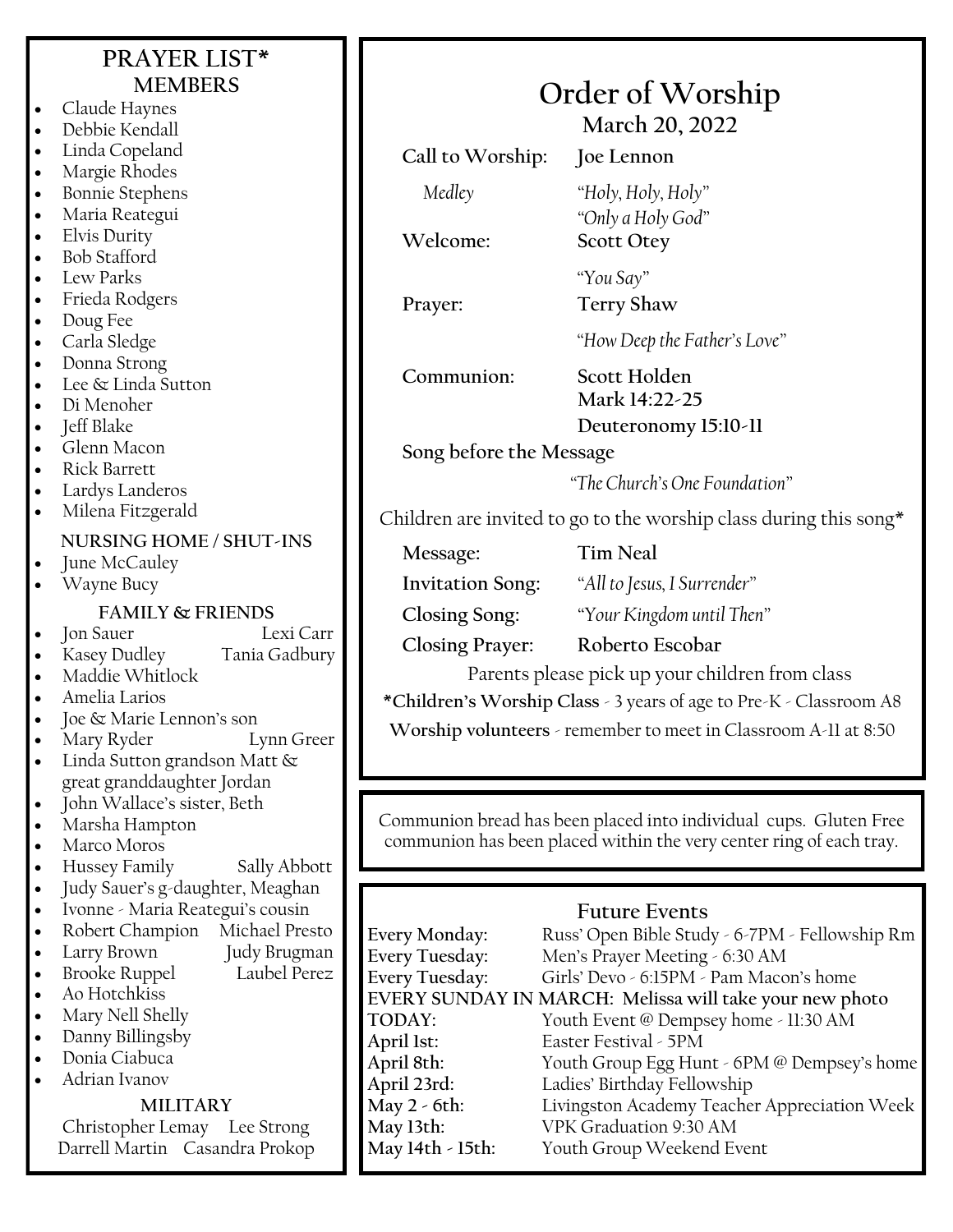#### **GIVING & ATTENDANCE WEEK ENDED March 13, 2022**

| Weekly Actual                      | \$9,032                 |  |  |
|------------------------------------|-------------------------|--|--|
| Weekly Budget                      | \$9,500                 |  |  |
| Weekly Variance                    | $$ \langle 468 \rangle$ |  |  |
| 4 Week Average Variance            | \$1,085                 |  |  |
| Sunday Worship:                    |                         |  |  |
| Attendance in Building             | 158                     |  |  |
| Attendance via views online:       |                         |  |  |
| Sunday Morning Study:              |                         |  |  |
| Attendance in Building             | 105                     |  |  |
| Attendance via views online:       |                         |  |  |
| Sunday Evening:                    |                         |  |  |
| <b>Connection Group Attendance</b> |                         |  |  |
| Wednesday:                         |                         |  |  |
| Attendance in Building/Teens       | 55                      |  |  |
| Attendance online:                 |                         |  |  |
|                                    |                         |  |  |

#### **PRAYER SECTION**

- Claude Haynes, June McCauley, Elvis Durity, & Scott Blake continue to have health challenges.
- Pray for the families affected by COVID-19.
- Debbie Kendall's recent testing revealed that she will need to go back on dialysis while she awaits a transplant.
- Linda Sutton had a successful back surgery on Thursday.
- Milena Fitzgerald is up and walking around after her knee surgery.
- Lardys Landeros is recovering from Shingles but is still in pain.
- Rick Barrett's hip replacement went well. He is recovering at home.

## Birthday's & Anniversaries

- 20 Terry Shaw Luke Peregrin
- 20 Lardys Landeros
- 25 Samuel & Lardys Landeros
- 25 Tom & Alana Wriggins
- 28 Doug Blitch, Marc Rimmer
- 28 Nicole Gutierrez Arenas
- 29 Kathie Holden
- 30 Mike & Sandra Pell
- 30 George & Xenia Fetzer
- 31 Amyla Gutierrez

**Bible Study Times & Locations**

**Sunday morning classes:**

**Adults** will gather in the Auditorium - **Tim Neal Singing Class -**will meet in Classroom A8 - **Joe Lennon Cradle Roll** will meet in the Training Room - **Melissa Neal PreSchool** will meet inClassroom #2a - **Nora Vitiello K-2nd grades** will meet inClassroom #7 - **Susan Meulenburg 3rd – 5 th grade**s will meet in Classroom A-11 - **Kristin Cipolla Teens -** meet out in the Teen House with **Zak & Jordyn Dempsey Sunday night:- See insert for locations Wednesday night classes 6:30PM:**

 **Adults** - Auditorium - teacher - **Jeff Blake Ladies -** Fellowship Room - Trustworthy - various ladies **PreSchool** will meet inClassroom #2a - **Susan Shelly 3rd – 5 th grade**s will meet in Classroom A-11 - teachers **Diana Travis & Pam Billingsby** 

**Teens** - Teen House - **with Zak & Jordyn Dempsey**

Our virtual options via Facebook & YouTube, @ the times listed above. We hope you will join us in one of these Bible study opportunities.

## **YOUTH GROUP SPLASH PARTY - TODAY!**

The youth group will be going to the Dempsey's house for a splash party immediately following bible class today. A pizza lunch will be provided. Be sure to bring a bathing suit, towel, and sunscreen. There will be a wet bounce house, slide, and water balloons. **Pick up is at 2:30pm.**

## **Angels Rejoice!**

We rejoice along with the angels when Ernesto Garza was baptized this past Monday**.** His information is in the current directory.

## **New Singles Ministry**

Do you sometimes feel like you're walking this journey alone; tired of attending events by yourself and would enjoy being in the company of other like-minded singles? The Singles ministry is being launched with the intention of creating spiritually enlightening, engaging, and interactive gatherings for singles in our congregation and community. Your active participation is welcome as we strive to grow and share our unique experiences of Christ's love in our lives. Please join us for some amazingly fun, diverse, and varied fellowship activities designed to help us get to know each other better. Christ sees you; He knows you and has promised to join us as we gather in His name, (Math 8:20). Contact Kasey Davis (678-488-5587), Judy Sauer (239-248-8955), or Angela Steinkirchner (913-945-0154) to sign up and get more info.

#### **Save the Date**

We will welcome Chris Radcliff, youth minister from West Broward Church of Christ, along with their youth group May 14 - 15 for combined fellowship with our youth group. Please contact Zak or Jordyn if you are willing to host teen boys or girls in your home.

Zak - 954-612-2334 or Jordyn - 239-250-5940.